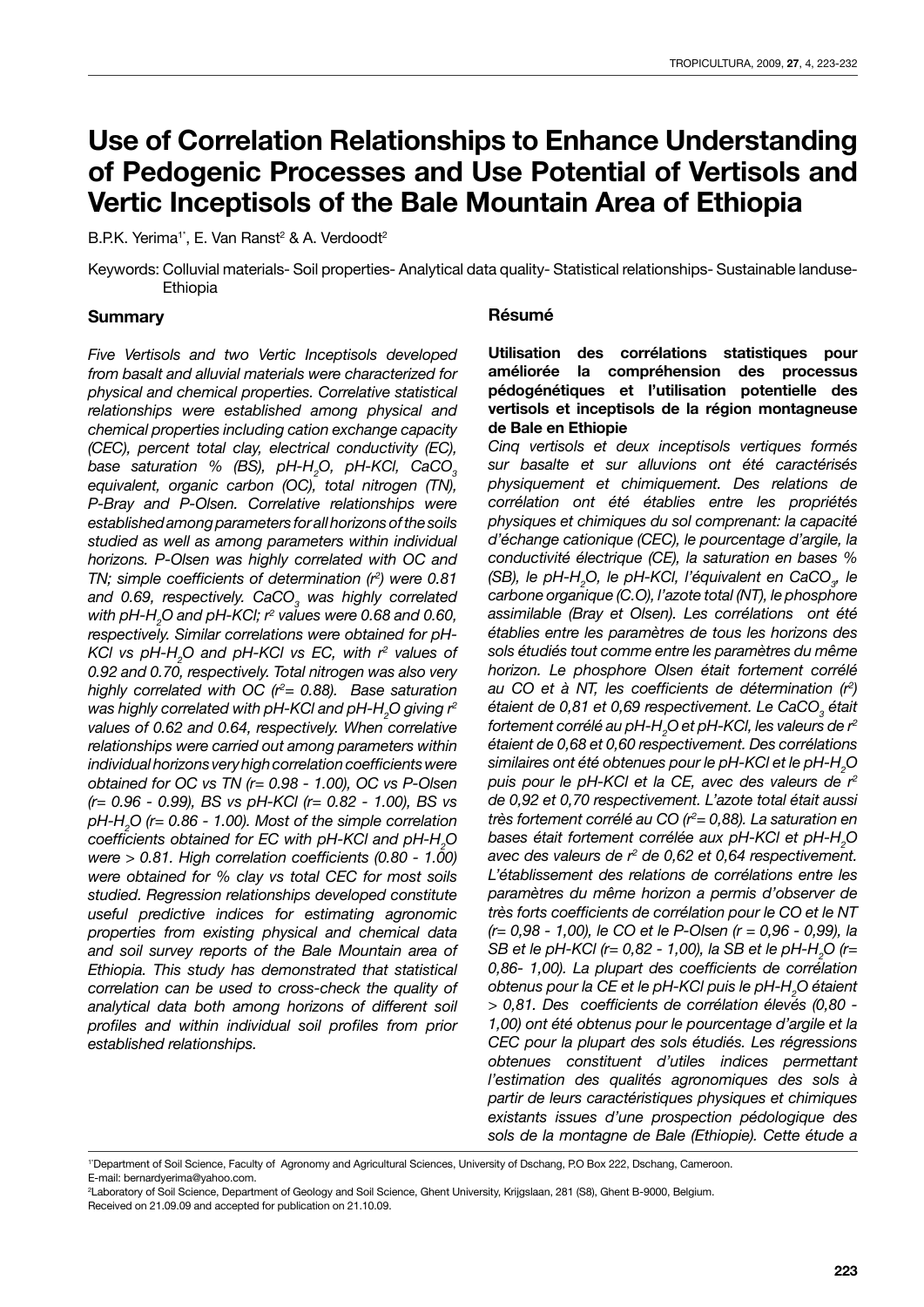*démontré que les corrélations peuvent être utilisées pour vérifier les qualités de données analytiques à la fois entre les horizons de différents profils du sol et même des profils individuels à partir des relations préétablies.*

#### **Introduction**

In Ethiopia, Vertisols cover 12.6 million ha, or about 10.3% of the country (4). In addition, there are 2.5 million ha of soils with vertic properties. Vertisols are important to Ethiopian agriculture. Vertisols are naturally fertile soils, but poor physical properties and limited resources of small farmers limit their cultivation (20, 23, 25).

Rainfed crops such as teff (*Eragrostis tef*), wheat (*Triticum spp.),* barley (*Hordeum vulgare*), chickpea (*Cicer arietinum*), Faba bean (*Vicia faba*), lentils (*Lens culinaris*), linseed (*Linum usitatissimum*) are generally grown on these Vertisols. Most of the Vertisols in the highlands are traditionally planted late in the rainy season allowing only partial use of the potential growing period (3). In the lowlands, irrigated crops such as cotton, sugarcane, citrus, and some vegetables are grown on these soils. Water-logging limits the cultivation of bottomlands Vertisols to mainly dry-season grazing.

The Bale mountain area where Vertisols constitute a large soil resource is rapidly undergoing degradation associated with high population pressure and the need for increased production of food and fuel to meet the increasing demand. A more sustainable use of land will require a good knowledge of the soil characteristics for more judicious agronomic and engineering management. Predictive models developed from physical and chemical soil properties enhance the understanding of a soil system. The available P, organic matter content, total nitrogen, cation exchange capacity,

pH and electrical conductivity of soils are important parameters to agricultural specialists.

Physical and chemical properties of Vertisols have been reported by several investigators (1, 2, 13, 14, 22, 24). It is generally accepted that smectite is the dominant clay mineral although mixed layer clays, kaolinite (5), interstratified kaolinite/smectite (22), and chlorite, palygorskite, illite and minor amounts of smectite (12) have been reported. Correlations among soil properties have been developed by many investigators (8, 10, 25). CEC, an important parameter for predicting fertility behavior, has been correlated with organic matter (OM), and fine and coarse-clay contents among soils occurring in toposequences (25).

Despite the considerable amount of work carried out in the temperate region, a paucity of information exists for similar studies on soils in the tropical region where fewer functional laboratories exist (25). Moreover, the interrelationships that exist among soil physicochemical properties can be used to evaluate the reliability and consistency of soil analytical data through statistical means. Unfortunately, little information exists for the use of such an approach.

The objectives of this study were to derive statistical relationships among physical and chemical properties of some Ethiopian Vertic Inceptisols and Vertisols especially total nitrogen, OC, CEC, base saturation,



Figure 1: Map of the Bale Mountain area in Ethiopia showing study sites.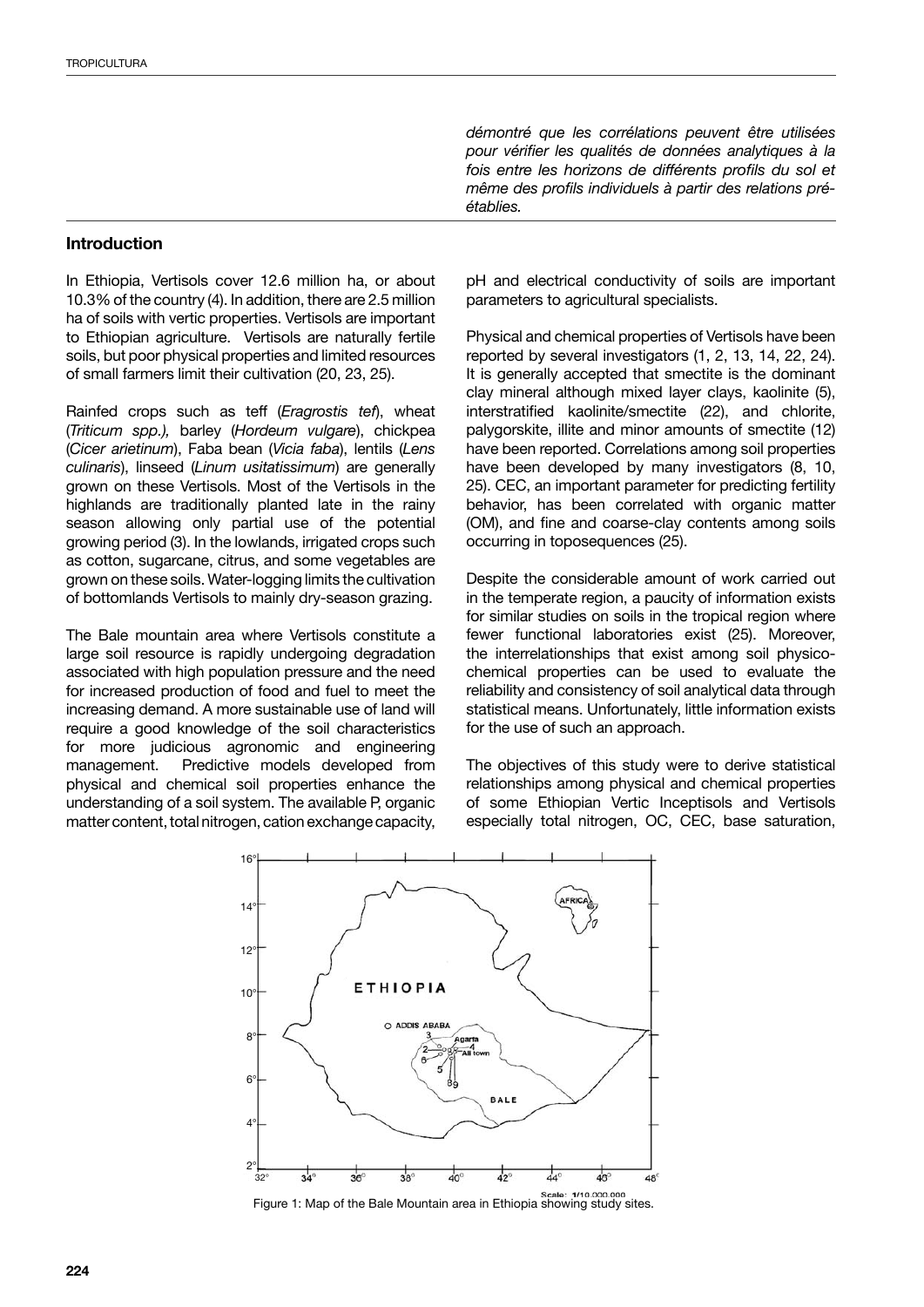available P, CaCO<sub>3</sub>, electrical conductivity and pH in order to evaluate or correct nutrient imbalances and also evaluate soil laboratory data quality.

## **Materials and methods**

Soil samples for the study were collected from Vertic Haplustepts, and Haplusterts, which occupy undulating mountain foot slopes and flat plains and inter-mountain areas in the Bale Mountain area of Ethiopia (Figure 1). These soils have developed from basalt, alluvial, and colluvial material on 0-10% slopes under an ustic soil moisture regime (mean annual precipitation of 800- 1200 mm) and a mesic soil temperature regime (mean annual soil temperatures approximately 8-14  $^{\circ}$ C). The native vegetation on the mountain slopes and plains are dominantly Juniperus woodland savanna; in the lowland along river banks various types of acasia and *Faidherbia albida* trees species abound. The dominant grass species are *Andropogon* sp.*, Sporobolus* sp.*,* and *Hyparrhenia* sp. Pedons were described using standard terminology (7, 16).

Air-dried bulk samples were crushed to pass through a 2 mm sieve; coarse fragments larger than 2 mm were removed by dry sieving. Particle-size distribution, CEC, exchangeable bases, EC, CaCO<sub>3</sub> percent, and pH were determined on the fine earth fraction by standard procedures (15). Organic carbon was determined by the wet oxidation potassium dichromate method of Walkley and Black. Total N was determined by the Kjeldahl method. Available P was determined both by the Bray and Kurtz and the 0.5 M NaHCO $_{\tiny 3}$  Olsen methods.

Relationships among soil properties were investigated using correlation and regression analyses (9). Parameters tested and fitted to regression models were based on prior established general relationships among variables. Plots of the independent vs the dependent variables were used to determine the fit of the models (18). A linear model was used based on visual observation of the shape of the relationship. Statistical analysis was done using Microstat (6).

## **Results and discussion**

## **1. Morphological properties**

Munsel color values of surface horizons of these Vertisols and Vertic Inceptisols are generally around 3.1 - 3.2 qualifying them as chromic Vertisols and Vertic Inceptisols, but these values increase with depth to about 4.1 to 4.4 in the lower sola. Marked differences in color exist as a function of topographic position and drainage. The soil structure of surface horizons is dominantly angular blocky parting to fine angular blocky; coarse granular structure exists in places. Welldeveloped angular blocky structures and slickensides are observed in the lower sola of the Vertisols. The morphological properties of these soils are very similar to those of the Vertisols of the temperate regions (13, 14). Gilgai micro-relief reported for Vertisols in ustic moisture regimes elsewhere (11) were very poorly expressed in these soils and has been explained by both fewer and longer wet/dry cycles typical of ustic soil moisture regimes in tropical areas –"tropustic" (19, 24). The vertic Inceptisols demonstrated surficial cracking and minimal development of slickensides which do not meet the Vertisol criteria.

## **2. Physical and chemical properties**

The studies were done on 7 profiles, but only physical and chemical properties of representative profiles are presented (Table 1). Clay contents of these soils are usually high and range from a low value of 42% in the Ap horizon of the Ali Town 1 Haplustert to a high of 86% in the Bw horizon of the Ali 2 Michael profile, with lowest values observed in surface horizons.

The A horizons of these soils have dark colors attributed to high organic matter (OM) contents (Table 1) which gradually decrease with depth. Total nitrogen is strongly associated with OM contents and decreases with depth. Similar observations have been made for Vertisols in El Salvador, North Cameroon, and India (20, 24). Available P is generally closely tied to the organic carbon content. Available P values are low and decrease with depth. The pH (2:5 soil: water) of these soils ranged from very acid (5.15) to alkaline (8.27). Calcium and magnesium dominate the exchange complex of these soils and the CEC values are generally high and range from  $29.6 - 59.1$  cmol  $(+)/$ kg of soil. The CEC clay of these soils ranged from 49 - 128 *cmol (+)/k*g, indicating the presence of weatherable 2:1 clay minerals. The clay contents were 56, 47, 48 and 55% for the Ap, AB, Bk and BCk horizons of the Ali Vertic Haplusterts, respectively giving corresponding CECs of 73, 128, 118, and 100 cmol (+)/kg clay*.*

Though the clay mineralogy was not determined, the CEC/100 g clay range from 49 - 128 cmol (+)/kg indicates a varying mineralogical suite probably dominated by 2:1 clay minerals of the smectitic or vermiculitic group. This is confirmed optically by the presence of mica in the silt and fine sand fractions. Also, the high exchangeable K contents of  $0.76 - 3.99$  cmol  $(+)/kg$  indicates the presence of micaceous minerals. Mica is a precursor to vermiculite.

Generally, these soils have low organic matter and total nitrogen, are near neutral to alkaline with high CEC and exchangeable bases, with Ca being the dominant cation.

## **3. Regression and correlation analysis**

The ranges in properties of the soils used to develop the regression relationships and correlation coefficients for these soils are given in tables 2 and 3, respectively.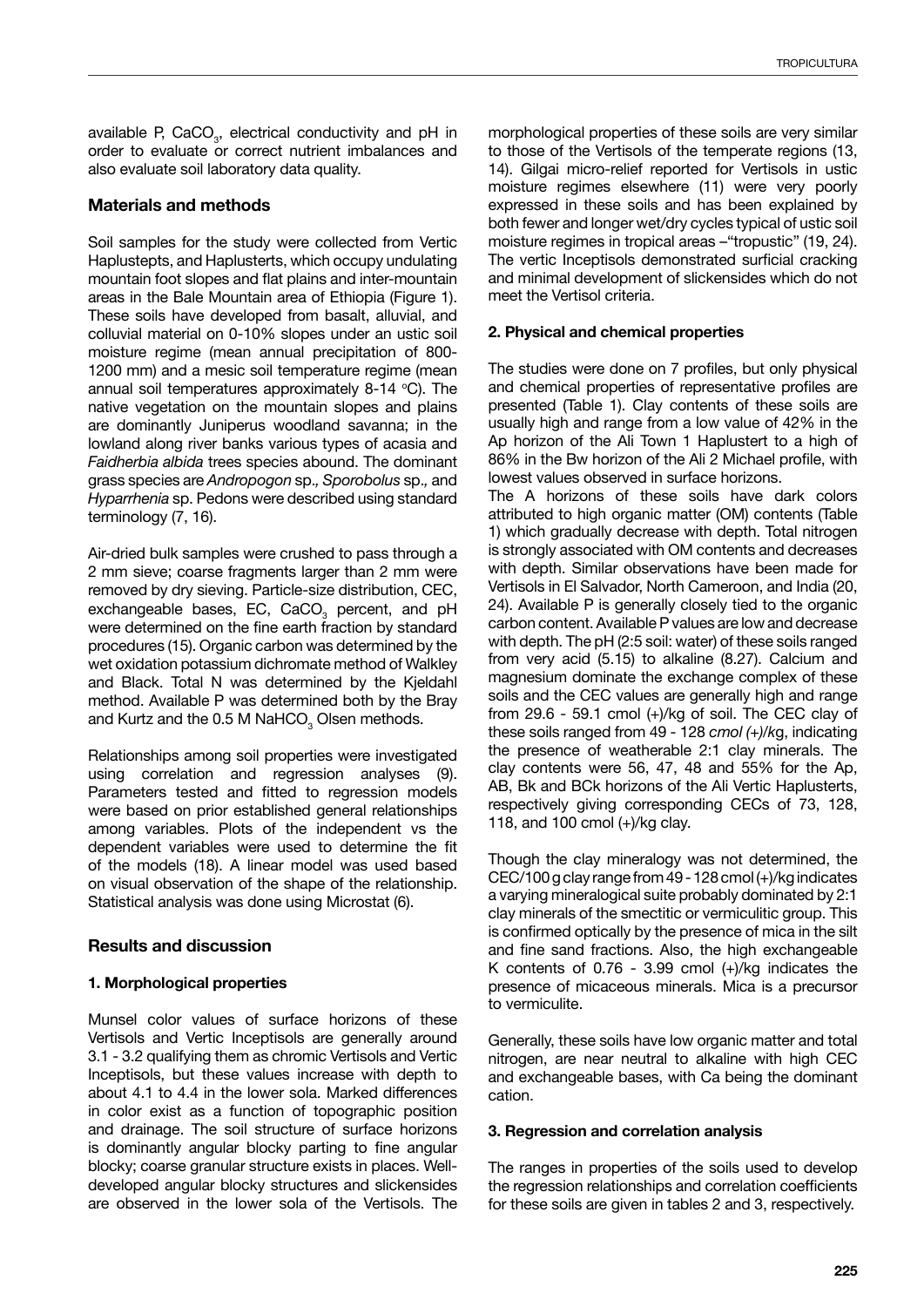|                                                                                                                                                                   |                      | Olsen                    |         | -------ppm-------                     |                 | 2.84                                                                                                                       | 0.94                     | 0.79                            | 0.84                   |              | 99.            | 1.14            | 0.72               |                   | 2.41                         | 0.81                  | 0.58  | 27<br>ö                 |                  | 1.48                                             | 0.82           | 0.29        |                  | 1.62           | 0.68                   | 0.51                            |      |           |  |      |      |      |  |  |  |      |      |      |  |      |      |      |      |  |      |      |      |
|-------------------------------------------------------------------------------------------------------------------------------------------------------------------|----------------------|--------------------------|---------|---------------------------------------|-----------------|----------------------------------------------------------------------------------------------------------------------------|--------------------------|---------------------------------|------------------------|--------------|----------------|-----------------|--------------------|-------------------|------------------------------|-----------------------|-------|-------------------------|------------------|--------------------------------------------------|----------------|-------------|------------------|----------------|------------------------|---------------------------------|------|-----------|--|------|------|------|--|--|--|------|------|------|--|------|------|------|------|--|------|------|------|
| Representative Profiles of Vertisols and Vertic Inceptisols of the Bale Mountain Area of<br>Ethiopia<br>Table <sub>1</sub><br>Physical and Chemical Properties of | Available P          | Bray                     |         |                                       |                 | 14.38                                                                                                                      | 2.90                     | 3.84                            | 8.10                   | 1.03         | 0.67           | 0.86            |                    | 3.43              | 0.99                         | 0.81                  | 0.84  |                         | 1.40             | 0.95                                             | 2.59           |             | 1.68             | 1.16           | 1.76                   |                                 |      |           |  |      |      |      |  |  |  |      |      |      |  |      |      |      |      |  |      |      |      |
|                                                                                                                                                                   | 2.5<br>됨             | Ο<br>Ι                   |         |                                       |                 | 6.48                                                                                                                       | 6.95                     | 8.27                            | 8.24                   | 5.88         | 6.25           | 7.26            |                    | 5.97              | 6.14                         | 6.98                  | 7.18  | 5.59                    |                  | 7.01                                             | 7.77           |             | 5.94             | 6.36           | 6.97                   |                                 |      |           |  |      |      |      |  |  |  |      |      |      |  |      |      |      |      |  |      |      |      |
|                                                                                                                                                                   |                      | KCI                      |         |                                       |                 | 4.96                                                                                                                       | 5.60                     | 6.36                            | 6.43                   |              |                |                 |                    |                   |                              |                       | 4.36  | 4.68                    | 5.43             |                                                  | 4.42           | 4.52        | 4.92             | 5.38           |                        | 4.53                            | 5.07 | 96<br>ιó. |  | 4.56 | 4.58 | 5.11 |  |  |  |      |      |      |  |      |      |      |      |  |      |      |      |
|                                                                                                                                                                   | 55                   |                          | mS/cm   |                                       |                 | 0.28                                                                                                                       | 0.41                     | 0.65                            | 0.75                   | 0.19         | 0.33           | 0.36            |                    | 0.23              | 0.29                         | 0.42                  | 0.39  |                         | 0.32             | 0.45                                             | 0.30           |             | 0.18             | 0.32           | 0.40                   |                                 |      |           |  |      |      |      |  |  |  |      |      |      |  |      |      |      |      |  |      |      |      |
|                                                                                                                                                                   | ය්                   | S<br>C<br>               |         | $-1 - 96$                             |                 |                                                                                                                            | 2.3<br>3.4<br>54<br>ᇮ    | 3.8                             | $\mathbf{\Omega}$<br>4 |              | 0<br>89        | $\circ$         | တ<br>τò.           |                   | 0                            | $\circ$               | 3.8   | $\circ$<br>က            |                  | $\overline{0}$ .<br>œ<br>$\overline{\mathsf{N}}$ | ဖ<br>က်        |             | $\overline{0}$ . | 0.0            | Ņ<br>4                 |                                 |      |           |  |      |      |      |  |  |  |      |      |      |  |      |      |      |      |  |      |      |      |
|                                                                                                                                                                   | BS                   |                          |         |                                       |                 | 80                                                                                                                         |                          | 8                               | ගි                     |              |                | 79              |                    | 29                | 77                           | 77                    | 8     |                         | 74               | $\overline{\circ}$                               | 8              |             | 52               | යි             | 80                     |                                 |      |           |  |      |      |      |  |  |  |      |      |      |  |      |      |      |      |  |      |      |      |
|                                                                                                                                                                   |                      | <sup>‡</sup> b⊅          |         | cmol $(+)/kg$ -<br>vertic haplusterts |                 | 5.49<br>5.15<br>6.24<br>35.42<br>41.52<br>44.26<br>2.35<br>1.63<br>2.74<br>2.16<br>0.76<br>1.21<br>55.78<br>63.90<br>59.07 |                          | 6.38<br>45.97                   |                        |              | 3.85           | 8.65            | 9.32               |                   | 4.35                         | 7.74                  | 0.07  | 8.60                    |                  | 6.34                                             | 8.12           | 8.78        |                  | 3.36           | 7.63                   | $-11$                           |      |           |  |      |      |      |  |  |  |      |      |      |  |      |      |      |      |  |      |      |      |
|                                                                                                                                                                   | Exchangeable cations | ပ္မီ                     |         |                                       |                 |                                                                                                                            |                          |                                 |                        | 13.51        | 25.02          | 28.92           |                    | 14.78             | 26.14                        | 27.99                 | 31.90 |                         | 25.52            | 34.14<br>36.28                                   |                |             | 13.18            | 21.44          | 25.62                  |                                 |      |           |  |      |      |      |  |  |  |      |      |      |  |      |      |      |      |  |      |      |      |
|                                                                                                                                                                   |                      | $\stackrel{\ast}{\cong}$ |         |                                       |                 |                                                                                                                            |                          | 1.45                            |                        |              | 2.20           | 3.99            | 1.71               |                   | 2.88<br>3.98<br>0.62<br>1.22 |                       | 3.92  | 2.42                    |                  | 2.53                                             | 2.07           | 1.51        |                  | 2.31           | 2.94                   | 2.40                            |      |           |  |      |      |      |  |  |  |      |      |      |  |      |      |      |      |  |      |      |      |
|                                                                                                                                                                   |                      | φĻ                       |         |                                       |                 |                                                                                                                            |                          |                                 | 2.14                   | haplusterts  | 0.69           | 1.14            | 1.71               |                   |                              |                       | 1.82  | 1.73                    |                  | 0.82                                             | 1.52           | 2.30        |                  | 0.57           | 1.50                   | 1.80                            |      |           |  |      |      |      |  |  |  |      |      |      |  |      |      |      |      |  |      |      |      |
|                                                                                                                                                                   | S.<br>ပ              | Total                    | Soil    |                                       |                 |                                                                                                                            |                          | 56.54                           | <b>Michael</b>         | 29.64        | 56.58          | 52.77           | haplusterts        | 36.3              | 50.6                         | 55.3                  | 53.5  | Amigna-haro haplusterts | 47.8             | 56.6                                             | 50.8           | haplusterts | 36.5             | 52.9           | 48.8                   |                                 |      |           |  |      |      |      |  |  |  |      |      |      |  |      |      |      |      |  |      |      |      |
|                                                                                                                                                                   |                      | Clay                     |         |                                       | Site 4 Ali town | 73                                                                                                                         | 128<br>118               |                                 | $\overline{100}$       | Site 5 Ali 2 | $\overline{6}$ | යි              | 60                 | Agarfa<br>$\circ$ | 64                           | 67                    | 63    | $\overline{5}$          |                  | 22                                               | $\mathfrak{g}$ | 75          | town 2<br>ξİ     | $\overline{C}$ | $\overline{C}$         | 89                              |      |           |  |      |      |      |  |  |  |      |      |      |  |      |      |      |      |  |      |      |      |
|                                                                                                                                                                   | z                    |                          | $-96--$ |                                       |                 | 0.154                                                                                                                      | 0.098                    | 0.091                           | 0.059                  |              | 0.186          | 0.085           | 0.051              | Site              | 0.250                        | 0.117                 | 0.093 | 0.060                   | $\infty$<br>Site | 0.194                                            | 0.101          | 0.034       | თ<br>Site        | 0.168          | 0.083                  | 0.014                           |      |           |  |      |      |      |  |  |  |      |      |      |  |      |      |      |      |  |      |      |      |
|                                                                                                                                                                   | SO                   |                          |         |                                       |                 | 2.04                                                                                                                       | 0.84                     | 0.72                            | 0.34                   |              |                |                 |                    |                   |                              |                       |       |                         |                  |                                                  |                |             |                  |                |                        |                                 |      |           |  |      |      |      |  |  |  | 2.20 | 0.74 | 0.42 |  | 2.23 | 1.16 | 0.78 | 0.48 |  | 1.46 | 1.00 | 0.32 |
|                                                                                                                                                                   | Clay                 | $< 2 \mu$                |         |                                       |                 | 99                                                                                                                         | $\ddot{4}$               | $\frac{8}{4}$                   | 55                     |              | 45             | 86              | 85                 |                   | 45                           | $\overline{C}$        | 83    | 57                      |                  | 59                                               | 83             | 89          |                  | $\overline{4}$ | $\overline{2}$         | 73                              |      |           |  |      |      |      |  |  |  |      |      |      |  |      |      |      |      |  |      |      |      |
|                                                                                                                                                                   | Depth                | $\widehat{c}$            |         |                                       |                 | $0 - 30$                                                                                                                   | $30 - 75$                | 75-100                          | 100-155                |              | $0 - 34$       | 34-95           | 95-170             |                   | $0 - 25$                     | 25-50                 | 50-86 | 86-160                  |                  | $0 - 20$                                         | 20-85          | 85-165      |                  | $0 - 30$       | 30-95                  | 95-165                          |      |           |  |      |      |      |  |  |  |      |      |      |  |      |      |      |      |  |      |      |      |
|                                                                                                                                                                   | Horizon              |                          |         |                                       |                 | ᡇ                                                                                                                          | $\overline{\mathsf{AB}}$ | $\frac{\mathsf{K}}{\mathsf{B}}$ | ă                      |              | ᡇ              | $\mathbbmss{B}$ | $\frac{\times}{2}$ |                   | ᡇ                            | $\overline{\text{B}}$ | 묏     | Bk2                     |                  | ᡇ                                                | BK.            | Bk2         |                  | $\overline{A}$ | $\mathbb{B}\mathbb{W}$ | $\frac{\mathsf{x}}{\mathsf{D}}$ |      |           |  |      |      |      |  |  |  |      |      |      |  |      |      |      |      |  |      |      |      |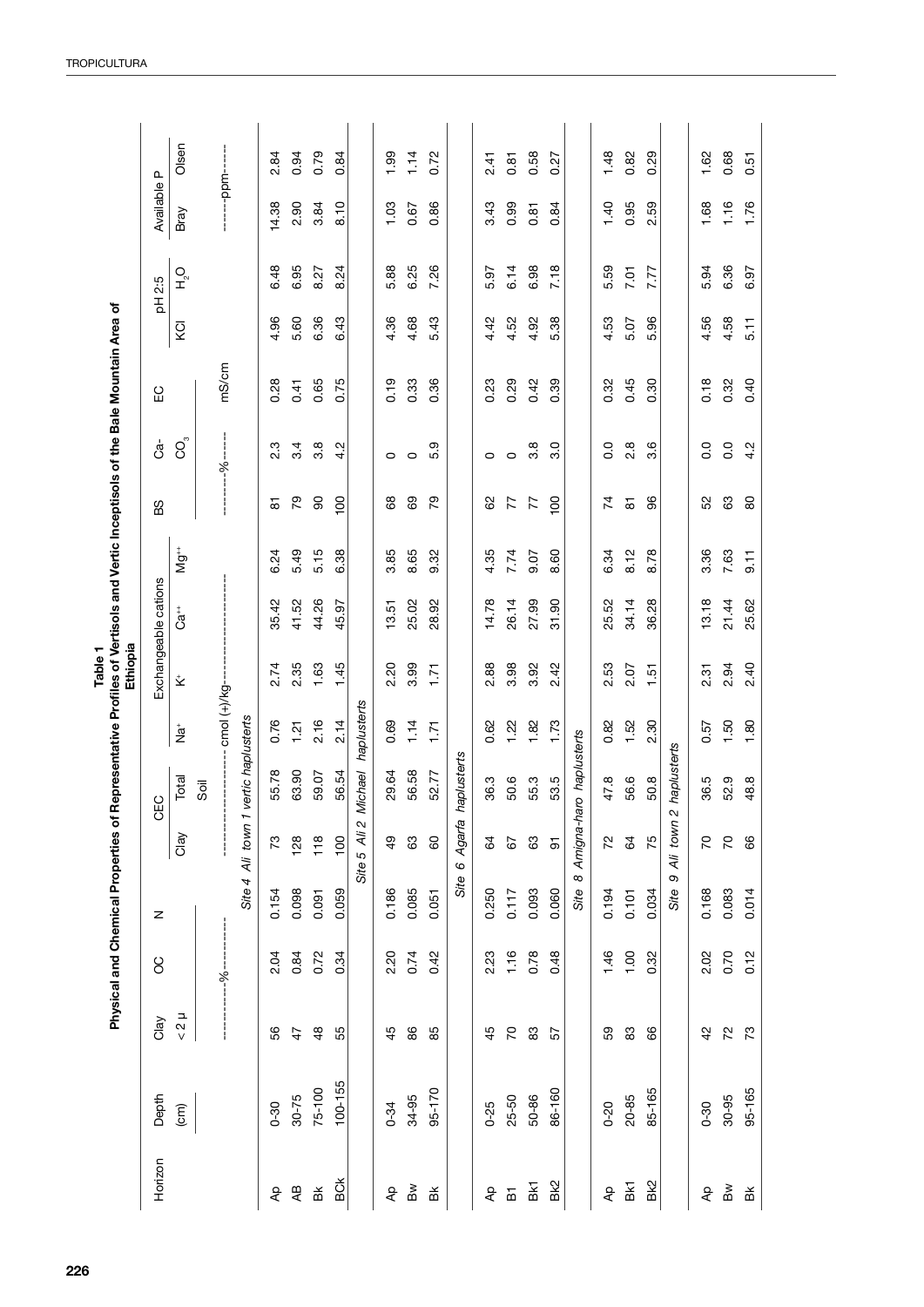| Table 2                                                         |
|-----------------------------------------------------------------|
| Ranges in soil properties used to develop the regression models |

| Properties (Units)                  | Range           |
|-------------------------------------|-----------------|
| Total nitrogen (%)                  | $0.014 - 0.25$  |
| Organic carbon (%)                  | $0.120 - 2.23$  |
| Available P-Olsen (ppm)             | $0.140 - 2.84$  |
| Available P-Bray (ppm)              | $0.080 - 14.38$ |
| CEC, cmol, $NH4(+)$ /kg             | $29.64 - 63.90$ |
| Base saturation (%)                 | $52.0 - 100$    |
| Total clay (%)                      | $42.0 - 86.0$   |
| $pH(2:5)$ water                     | $5.27 - 8.27$   |
| pH (2:5) KCI                        | $4.04 - 6.43$   |
| Electrical Conductivity (EC), mS/cm | $0.05 - 0.75$   |
| CaCO <sub>2</sub> (%)               | $0.00 - 5.00$   |

**Table 3**

| Correlation relationships among selected soil properties |            |                   |                     |                |                   |                  |                   |          |                  |  |
|----------------------------------------------------------|------------|-------------------|---------------------|----------------|-------------------|------------------|-------------------|----------|------------------|--|
| $(n)^*$<br>Variable                                      | <b>CEC</b> | EC                | pH-H <sub>2</sub> O | pH-KCI         | CaCO <sub>3</sub> | ОC               | <b>TN</b>         | P-Bray   | P-Olsen          |  |
|                                                          |            |                   |                     |                |                   | $\star$          | $\star$           | $**$     | $\star$          |  |
| (25)<br>Clay                                             | $-0.015$   | $-0.097$<br>$***$ | $-0.160$            | $-0.166$       | $-0.0003$         | $-0.440$         | $-0.416$          | $-0.498$ | $-0.406$         |  |
| CEC<br>(25)                                              |            | 0.562             | 0.485<br>$**$       | 0.473<br>$***$ | 0.416<br>$***$    | $-0.194$         | $-0.150$          | 0.322    | 0.014            |  |
| EC<br>(25)                                               |            |                   | 0.868               | 0.843<br>$**$  | 0.660<br>$**$     | $-0.413$<br>$**$ | $-0.365$<br>$**$  | 0.301    | $-0.131$         |  |
| pH-H <sub>2</sub> O (25)                                 |            |                   |                     | 0.961          | 0.843<br>$**$     | $-0.513$<br>$**$ | $-0.529$<br>$***$ | 0.287    | $-0.260$         |  |
| pH-KCl (25)                                              |            |                   |                     |                | 0.812             | $-0.567$<br>$**$ | $-0.569$<br>$**$  | 0.315    | $-0.309$         |  |
| $CaCO3$ (25)                                             |            |                   |                     |                |                   | $-0.574$         | $-0.606$<br>$**$  | 0.235    | $-0.344$<br>$**$ |  |
| ОC<br>(25)                                               |            |                   |                     |                |                   |                  | 0.948             | 0.264    | 0.864<br>$**$    |  |
| TN<br>(25)                                               |            |                   |                     |                |                   |                  |                   | 0.153    | 0.807<br>$**$    |  |
| P-Bray (25)                                              |            |                   |                     |                |                   |                  |                   |          | 0.548            |  |

\*\*, \* Significant at the 0.01 and 0.05 levels, respectively.

+ CEC= Cation Exchange Capacity, EC= Electrical Conductivity, CaCO<sub>3</sub>= Percent calcium Carbonate, OC= Organic carbon (%), TN= Total Nitrogen (%), P-Bray= Available Phosphorus Bray, P-Olsen= Available Phosphorus Olsen.

Linear regression relation between nitrogen and OC (Table 4) indicates a high correlation. From the  $r^2$  of the equation, nitrogen vs OC accounted for 88% of the variance. This relationship appears linear (Figure 2).

**Table 4** Simple and multiple linear regression equations between P-Olsen, P-Bray, Total Nitrogen (TN), Base saturation (BS) and CaCO<sub>3</sub> **and selected independent soil properties of the Bale Mountain area of Ethiopia**

|                                    |                                    |            |              | Linear (a)           |                     |                 |                            |           |
|------------------------------------|------------------------------------|------------|--------------|----------------------|---------------------|-----------------|----------------------------|-----------|
| Dependent Variable                 |                                    |            | Intercept    | Coefficient          | Variable            | $\underline{n}$ | $\underline{\mathsf{r}}^2$ |           |
| P-Olsen                            |                                    |            | $= 0.133$    | 0.936                | ОC                  | 17              | $0.805**$                  |           |
|                                    |                                    |            | $= -0.059$   | 9.643                | ΤN                  | 17              | $0.687**$                  |           |
| P-Bray                             |                                    |            | $= -0.281$   | 3.058                | P-Olsen             | 24              | $0.423**$                  |           |
|                                    |                                    |            | $= 8.789$    | $-0.097$             | Clay                | 24              | $0.317**$                  |           |
| pH-KCI                             |                                    |            | $= -0.0887$  | 0.7738               | pH-H <sub>2</sub> O | 24              | $0.921**$                  |           |
|                                    |                                    |            | $= 3.9287$   | 0.3234               | EC                  | 24              | $0.698**$                  |           |
| ΤN                                 |                                    |            | $= 0.021$    | 0.084                | ОC                  | 24              | $0.882**$                  |           |
| BS                                 |                                    |            | $= -34.5148$ | pH-KCl<br>21.5364    |                     | 17              | $0.623**$                  |           |
|                                    |                                    |            | $= -11.30$   | 13.19                | pH-H <sub>2</sub> O | 17              | $0.644**$                  |           |
| CaCO <sub>3</sub>                  |                                    |            | $= -11.81$   | 2.064                | pH-H <sub>2</sub> O | 17              | $0.682**$                  |           |
|                                    |                                    |            | $= -9.906$   | 2.364                | pH-KCI              | 17              | $0.600**$                  |           |
|                                    |                                    |            |              | Multiple Linear (b). |                     |                 |                            |           |
| Dependent Variable<br>$R^2$        |                                    | Intercept  | Coeff. (X1)  | Var. (X1)            |                     | Coeff. $(X2)$   |                            | Var. (X2) |
| $\overline{\mathsf{n}}$<br>P-Olsen |                                    | $= 7.802$  | $-0.028$     | Clay                 |                     | $-0.753$        |                            | pH-H2O    |
| 24                                 | $0.575**$                          |            |              |                      |                     |                 |                            |           |
| $\sim$ $\sim$                      | $\sim$ $\sim$ $\sim$ $\sim$ $\sim$ | $= -1.590$ | 0.019        | <b>BS</b>            |                     | 1.216           |                            | ОC        |

24 0.845\*\*

OC = Organic carbon; EC = Electrical conductivity; BS = Base Saturation.

\*  $*$  = Significant at the 0.01 Level; n = number of observations.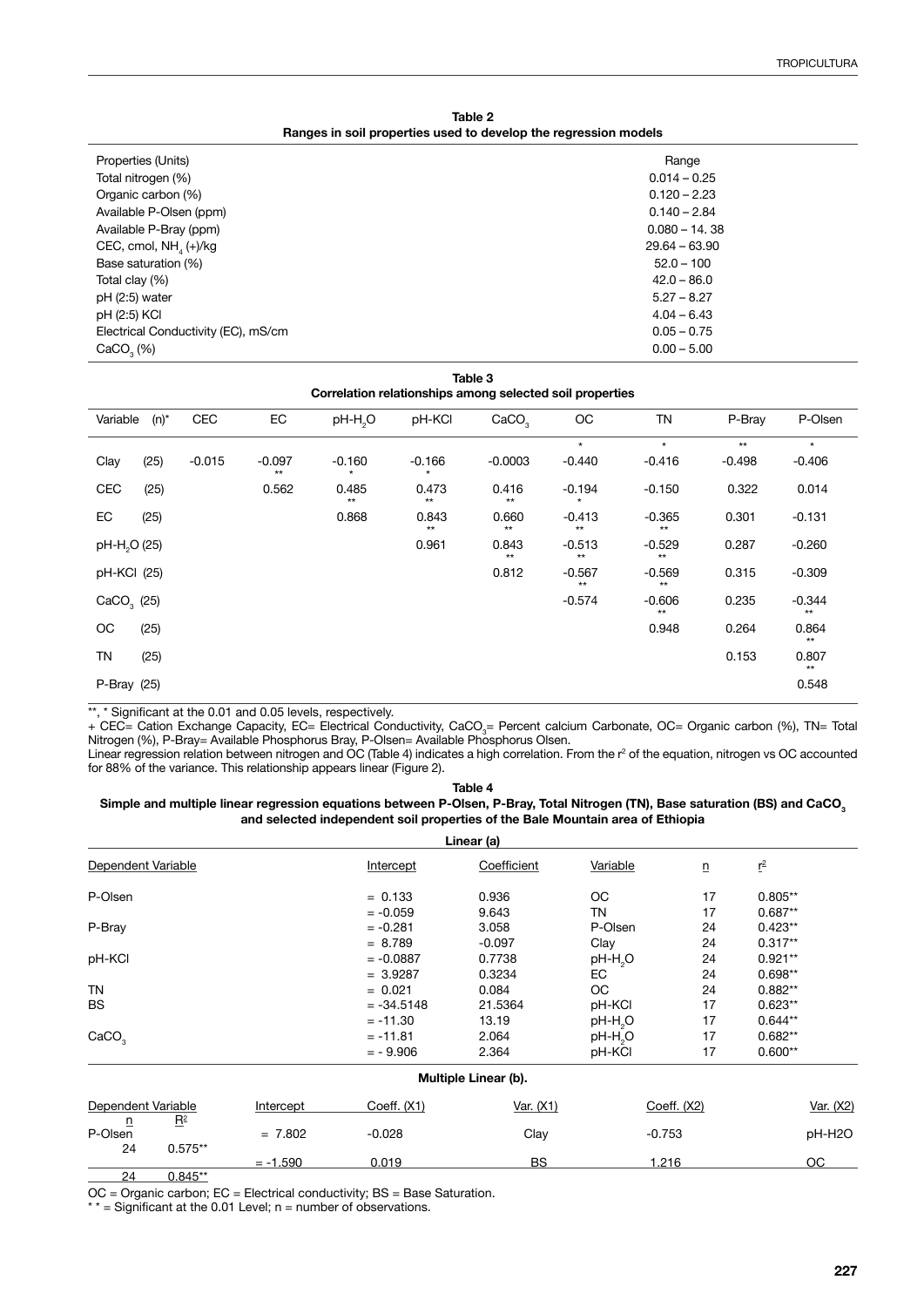





Figure 2: Relation of (a) Percent total nitrogen (TN) with percent organic carbon (OC), (b) P-Olsen with OC, and (c) P-Olsen with TN.

Regression equations between P-Olsen and selected physical and chemical properties of these soils (Table 4) indicate that the relationship of P-Olsen vs OC and P-Olsen vs Total Nitrogen (TN) account for 81 and 69% of the variance, respectively. The above relationships appear linear (Figure 2). This indicates available P-Olsen is associated with OC content as indicated by the depth function distribution of these parameters. P-Olsen has an indirect correlation with TN due to the correlation of TN with OC. The correlation of P-Bray vs OC and P-Bray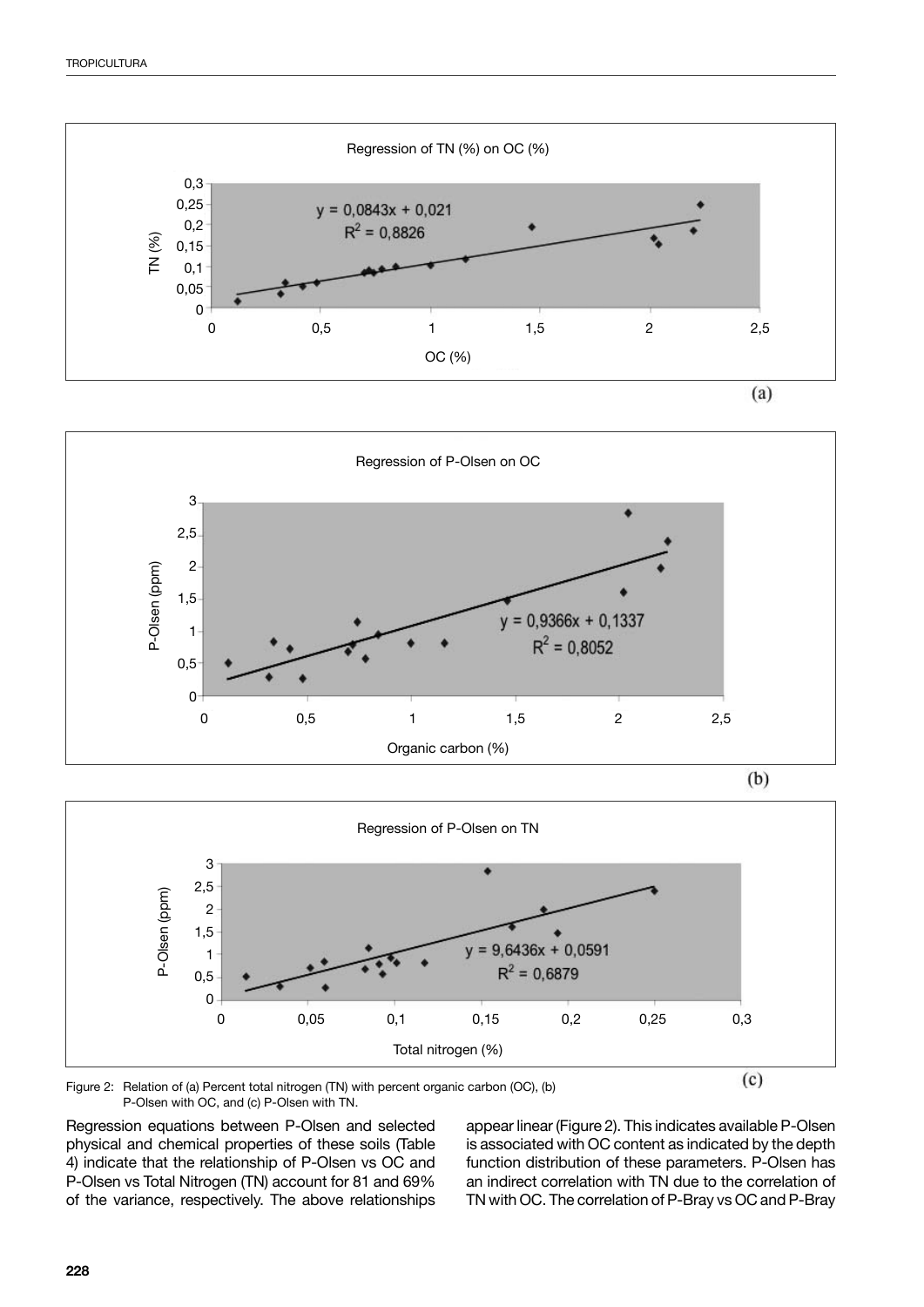





Figure 3: Relation of (a) Base Saturation % (BS) with pH-H<sub>2</sub>O, (b) CaCO<sub>3</sub> % with pH-H<sub>2</sub>O, and (c) CaCO<sub>3</sub> % with pH-KCl

vs TN was very low (Table 3,  $r= 0.264$  and  $r= 0.153$ , respectively). This confirms observations (17) that the Ammonium Bicarbonate extractant is more suitable for use in neutral to alkaline soils than the Bray II extractant. Table 1 indicates that as pH increases towards the lower sola, P-Bray (except for surface horizons) also tends to increase. This is confounding and may explain the poor correlation of the organic carbon vs P-Bray. More P was extracted with increasing alkalinity. It is also possible that as carbonates increase with depth they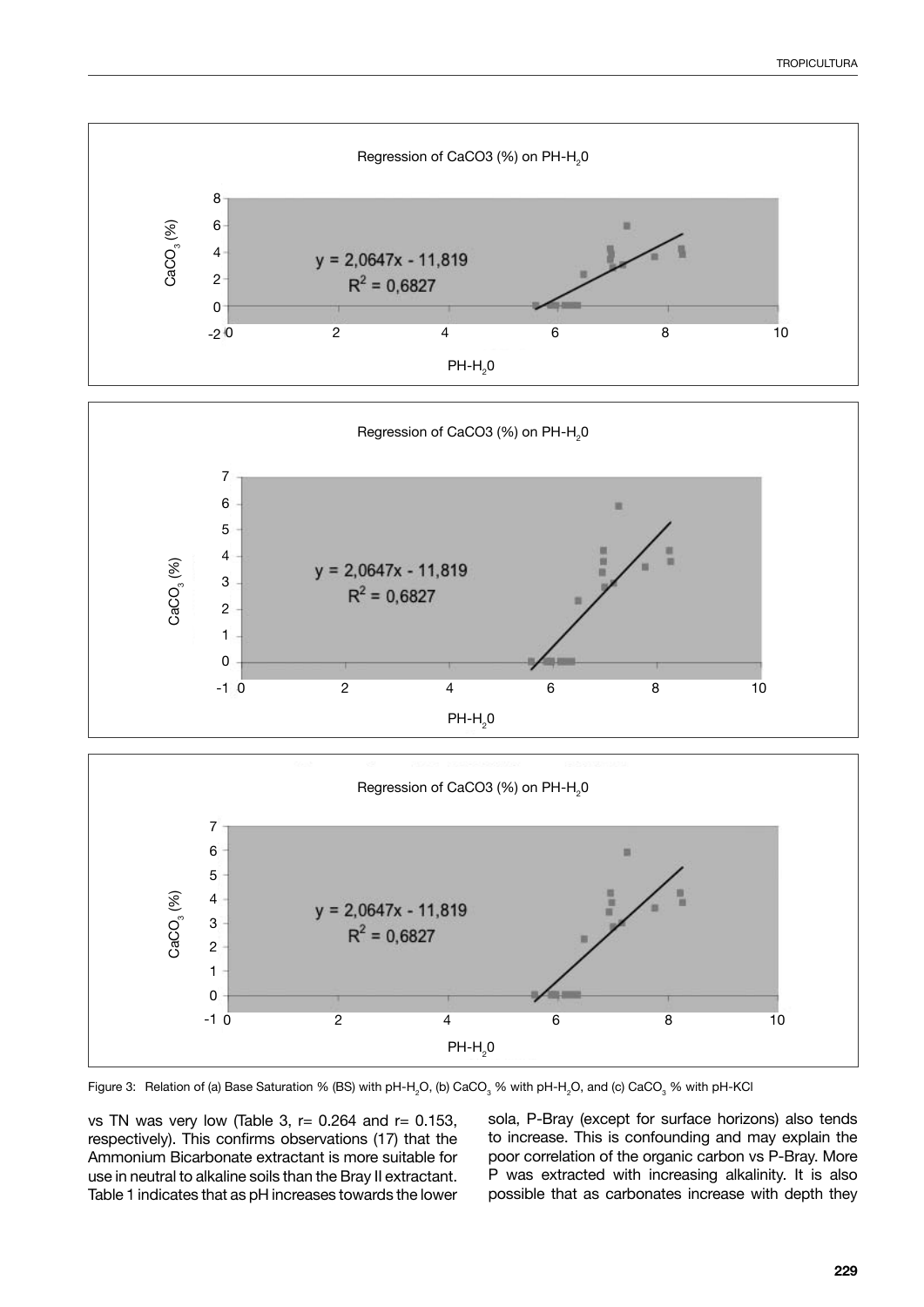may constitute sinks for P, which are released, when an acid extractant like P-Bray is used (17).

When multiple linear regressions was used by regressing P-Olsen vs Base saturation (BS) + OC, a greater percent of the variance could be accounted for (84.5%) (Table 4).

Base saturation, CaCO<sub>3</sub>% and pH-KCl are also very important parameters for agronomic practice. Regression equations between selected physical and chemical properties indicate that the relationship of pH-KCl vs pH-H<sub>2</sub>O, pH-KCl vs EC and pH-KCl vs  $CaCO<sub>3</sub>$  accounted for 92, 70, and 60% of the variance, respectively (Table 4) and thus give linear functions (Figure 3). Also regression equations of BS vs pH-KCl and BS vs pH-H<sub>2</sub>O accounted for 62 and 64% of the variance, respectively, while that for CaCO<sub>3</sub> vs pH-H<sub>2</sub>O and CaCO<sub>3</sub> vs pH-KCl accounted for 69 and 60% of the variance, respectively.

The above relationships appear linear and indicate that the parameters, pH-KCl, pH-H<sub>2</sub>O, BS and CaCO $_3\%$  are interrelated, and further that soil properties can easily be predicted from parameters such as  $pH-H_2O$ , EC, OC, and pH-KCl, which can be determined at minimal cost.

CEC was not highly correlated with clay or organic carbon (Table 3),  $r = -0.051$  and  $r = -0.194$ , respectively which is strange. This may be due to the variable mineralogical suite of these soils as well as the fact that CEC in these soils is little associated with organic matter since the organic carbon exists in very small amounts.

## **4. Evaluation of analytical data quality**

A quality control program is concerned with establishing and maintaining a fair level of accuracy and precision within the laboratory. Methods used may include recovery techniques, participation in exchange programs and use of reference samples among others.

Crosschecking of soil chemical and physical analysis is one of the most effective ways of deciphering the inconsistencies that exist within a set of analytical data; it can be carried out in three ways (21, 23). First, if we have already established an expected range for each of the analysis for a specific region or country we could pay attention to outlying data.

A second way is by crosschecking of data by soil horizon (in one sample). A means of locating gross errors in the chemical and physical analysis of soils is provided by the considerable number of interrelations that exist among values obtained for various parameters.

A third step is to crosscheck results within the profile.

This nearly always requires a soil profile description to evaluate the course of chemical and physical characteristics with depth.

In this study, the use of regression and correlation was applied to the  $2^{nd}$  and  $3^{rd}$  methods of crosschecking analytical data. A linear relationship was observed for OC vs TN, OC vs P-Olsen, pH-KCl vs pH-H $_{2}$ O, pH-KCl vs EC, pH-KCl vs CaCO $_{3}$ , BS vs pH-KCl, BS vs pH- $H<sub>2</sub>$ O, and CaCO<sub>3</sub> vs pH-H<sub>2</sub>O (Table 3) consistent with previous investigations (21, 24). The lack of correlation of CEC vs % clay and CEC vs % OC is inconsistent with other studies (21, 24) that all reported a high correlation between the above stated parameters. Though in this study the varying clay mineralogical suite as suggested by CEC/100 grams clay and the very low OC contents compared to the amount of clay may be responsible for the apparent lack of correlation; this anomaly merits further investigation. Additionally, while there is a depth function in OC distribution, the pedoturbation process, which obtains in Vertisols may have influenced the OC distribution sufficiently to result in a lack of correlation with the CEC.

Regression analysis were performed within individual soil profiles for OC vs TN, OC vs P-Bray, OC vs P-Olsen, BS vs pH-KCl, BS vs pH-H $_{\rm 2}$ O, CaCO $_{\rm 3}$  vs pH-KCl, CaCO<sub>3</sub> vs pH-H<sub>2</sub>O, % clay vs Total CEC, EC vs  $p$ H-KCl and EC vs  $p$ H-H $_{2}$ O.

The correlation coefficients obtained for the different parameters of each of the soils are presented on table 5. Except for OC vs P-Bray site 9, P-Bray vs P-Olsen site 9, P-Bray vs pH-H<sub>2</sub>O sites 4, 5, 6, 8, and 9, confirming reports (17) that the Ammonium Bicarbonate extractant rather than the P-Bray extractant is the extractant suitable for alkaline soils**,** and EC vs pH-KCl and EC vs  $pH - H<sub>2</sub>O$  site 8, which had very low correlation coefficients, all the other parameters had r values which ranged from 0.74-1.00, indicating a great similarity in parent material. High correlations between OC vs TN, OC vs P-Bray, BS vs pH-KCl, BS vs pH-H<sub>2</sub>O, and % clay vs Total CEC, within each soil profile have been observed for Central African Oxisols (21).

The correlation of % clay with soil CEC value for site 4 when the binding agent was not destroyed gave an r value of - 0.23. When the binding agent was destroyed a negative but significant correlation (r value of - 0.89) was obtained. The CEC/100 g clay values for this Vertic Haplustepts ranged from 73- 128 cmol (+)/kg clay after destruction of the binding agent. This indicates that the soil is dominated by both smectite and vermiculite. The high exchangeable potassium contents for this soil (1.45-2.74 cmol (+)/kg clay) indicate release of K+ from a micaceous mineral, probably biotite that will favor vermiculite formation. It also indicates that smectite would be forming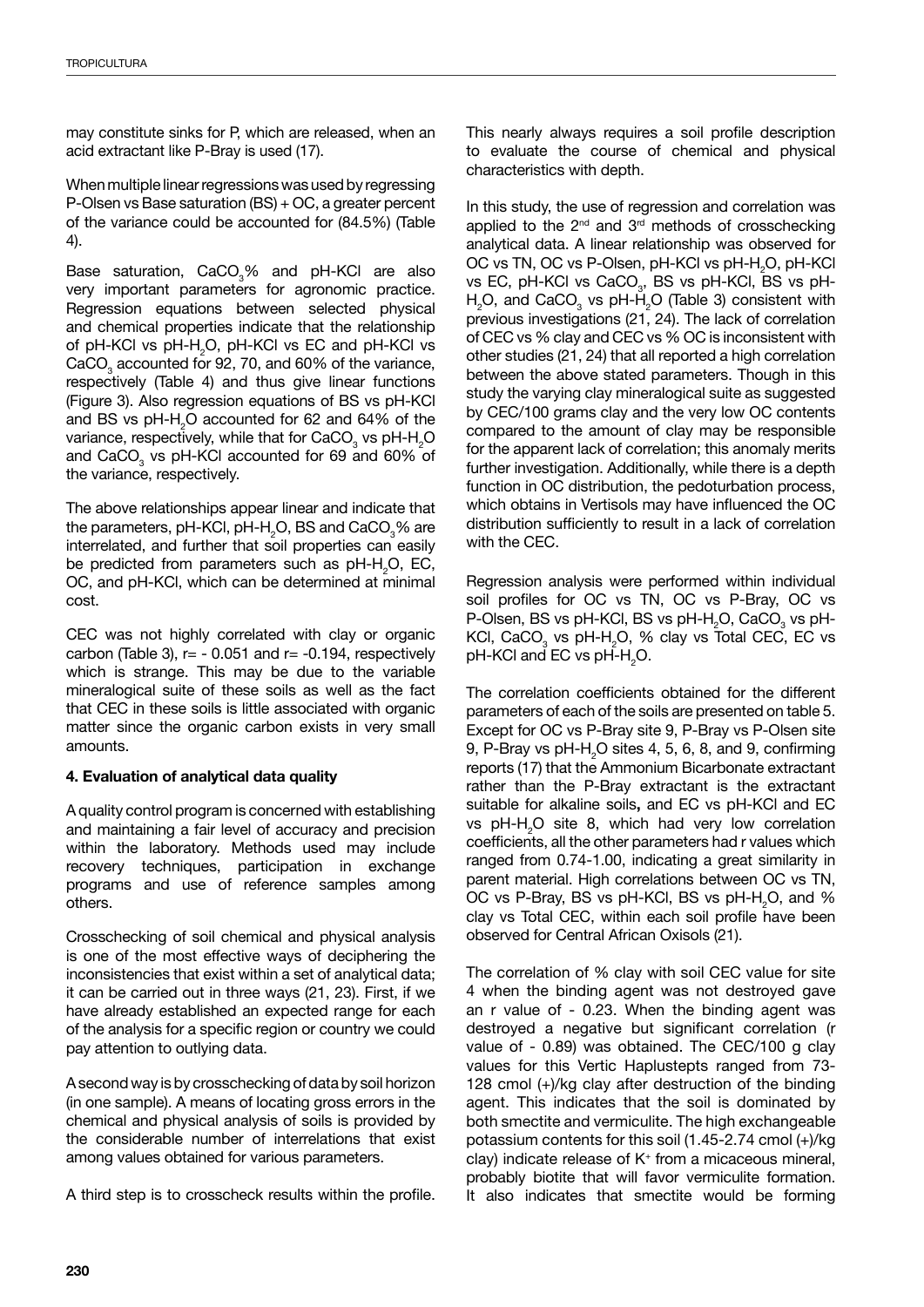| Correlation relationships among soil properties within each prome                           |               |               |               |                          |               |  |  |  |  |
|---------------------------------------------------------------------------------------------|---------------|---------------|---------------|--------------------------|---------------|--|--|--|--|
| Regression Relationship<br>Correlation coefficients (r) for the different soils on table 1. |               |               |               |                          |               |  |  |  |  |
|                                                                                             | Site $4(n=3)$ | Site $5(n=4)$ | Site $6(n=4)$ | Site $8(n=3)$            | Site $9(n=3)$ |  |  |  |  |
| OC Vs TN                                                                                    | $0.99**$      | $1.00**$      | $0.99**$      | $0.98**$                 | $0.99*$       |  |  |  |  |
| OC vs P-Bray                                                                                | 0.74          | 0.75          | $0.99**$      | $-0.78$                  | 0.10          |  |  |  |  |
| OC vs P-Olsen                                                                               | $0.96**$      | $0.99**$      | $0.99**$      | $0.98**$                 | $0.99**$      |  |  |  |  |
| P-Bray vs P-Olsen                                                                           | $0.89*$       | 0.63          | $0.98**$      | $-0.66$                  | 0.26          |  |  |  |  |
| P-Bray vs pH-H <sub>2</sub> O                                                               | $-0.48$       | $-0.23$       | $-0.70$       | 0.57                     | 0.23          |  |  |  |  |
| BS vs pH-KCI                                                                                | $0.82*$       | $0.98**$      | $0.92*$       | $1.00*$                  | $0.98**$      |  |  |  |  |
| BS vs pH-H <sub>2</sub> O                                                                   | $0.86*$       | $0.98**$      | 0.81          | $0.93*$                  | $1.00**$      |  |  |  |  |
| CaCO <sub>3</sub> vs pH-KCl                                                                 |               |               |               | $\overline{\phantom{0}}$ | $0.97**$      |  |  |  |  |
| $CaCO3$ vs pH-H <sub>2</sub> O                                                              |               |               |               | $\overline{\phantom{a}}$ | $0.91*$       |  |  |  |  |
| % Clay vs Total CEC                                                                         | $-0.89*$      | $0.99**$      | 0.80          | $1.00**$                 | $0.98**$      |  |  |  |  |
| EC vs pH-KCI                                                                                | $0.84*$       | $0.83*$       | $0.82*$       | $-0.26$                  | $0.89*$       |  |  |  |  |
| EC vs pH-H <sub>2</sub> O                                                                   | $0.86*$       | $0.81*$       | $0.95*$       | 0.05                     | $0.97**$      |  |  |  |  |

**Table 5 Correlation relationships among soil properties within each profile**

\*\*Significant at the 1% level; \*Significant at the 5% level; n=number of observations.

largely through transformation from vermiculite. With increasing weathering from vermiculite (CEC is about 150 cmol  $(+)/kg$ ) to smectite (CEC is about 100 cmol  $(+)/$ kg), the charge density is being reduced while particle size reduces (% clay increases). This may account for the negative correlation of % clay with CEC within the Ali Town 1 Vertic Haplustepts profile.

The high r-value obtained for most parameters within a given profile indicates uniformity in the factors of soil formation (parent material, vegetation and relief) for a given site. This also indicates that the lower r values obtained for the same correlation relationships when all the soils are put together (Table 3) indicates variability in one or more of the factors of soil formation. Similar observations have been reported for Central African Oxisols (21). In this regard it is necessary that before regression models are developed consideration should be given to the types of vegetation, physiographic position and parent materials for each soil.

## **Summary and conclusions**

This study represents statistical relationships among selected properties of Ethiopian Vertisols and Vertic Inceptisols. Though the data base used to develop the regression models is small, nevertheless the limitations observed in this study will set a pace for future investigations.

Nitrogen and available P can be relatively accurately predicted from percent organic carbon. pH-KCl can be relatively accurately predicted from  $pH - H_2O$  and EC. Similarly, Base Saturation and percent CaCO<sub>3</sub> can be relatively accurately predicted from pH-KCl and pH- $\mathsf{H}_2\mathsf{O}.$ 

Multiple regression models appreciably increased the accuracy of prediction of P-Olsen with  $BS + OC$  as dependent variables.Very high correlation coefficients were observed within individual soil profiles for the relationships of OC vs TN, OC vs available P Olsen, BS vs pH-KCl, BS vs pH- $H_2O$ , % clay vs Total CEC,  $\text{CaCO}_3^{\text{}}$ % vs pH-H $_2$ O, CaCO $_3^{\text{}}$ % vs pH-KCl, EC vs pH-KCI and EC vs  $pH - H<sub>2</sub>O$ . Lower correlation coefficients were observed for similar relations when the correlation coefficients were established across different soil profiles.

This study demonstrates that given the well established relationships that exist among soil physico-chemical properties and the distribution of some with depth, correlation relationships can be used as a tool to crosscheck the reliability and consistency of laboratory analytical data.

Development of predictive models illustrated in this paper provides a useful means to estimate agronomic properties of soils from existing and often sparse physical and chemical data. This can serve as a means for technology transfer for established characterization of databases in developing countries with limited resources.

In the Vertisols, parameters like CEC, exchangeable bases, and percent clay are very similar in concentrations in horizons of the lower sola suggesting possible pedoturbation. This study also indicates that for Vertisols, OC, TN and available P generally decrease with depth, while BS, EC, pH and  $\text{CaCO}_3^-$ % tend to increase with depth. These observations can be used for crosschecking purposes to check the reliability of analytical data within Vertisol profiles.

Soils of the Bale Mountain area have near adequate nutrient contents to support plant growth, except phosphorus, which is low. Additionally,  $CaCO<sub>3</sub>$  can act as potential sinks for soil micronutrients when they occur in high concentrations, resulting in micronutrient deficiencies.